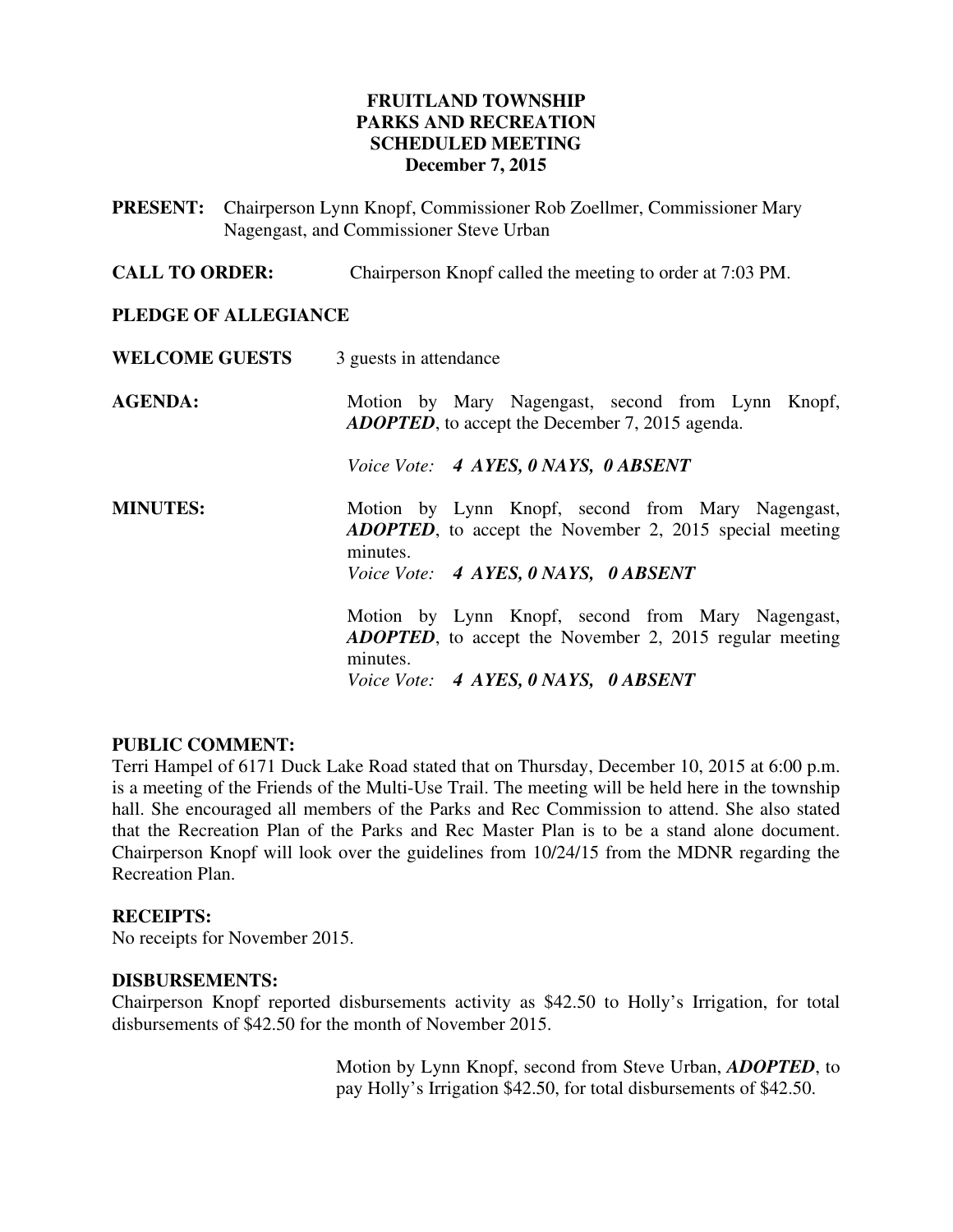*Roll Call Vote: Urban-Aye, Nagengast-Aye, Zoellmer-Aye, Knopf-Aye* 

### **OLD BUSINESS:**

### **Adoption of 2015 Parks & Rec Master Plan –**

Motion by Lynn Knopf second from Mary Nagengast to adopt the 2015 Parks & Rec Master Plan and send it to the Township Board for their approval.

> *Roll Call Vote: Urban-Aye, Nagengast-Aye, Zoellmer-Aye, Knopf-Aye*

#### **2016-2017 Budget –**

Motion by Lynn Knopf, second from Mary Nagengast, **Adopted**, to submit the following recommendations to the Township Board for the upcoming 2016-2017 budget year:

| One handicapped symbol stencil for picnic tables. | \$20.00 |
|---------------------------------------------------|---------|
|---------------------------------------------------|---------|

Four picnic tables – two tables move frame braces on end to make room for wheelchair and two tables cut hole in middle of table to make room for wheelchair. \$100.00

| Maintenance and repairs. | \$2,000.00 |
|--------------------------|------------|
|                          |            |

| Three comment boxes – two at Nestrom Road Park and one at Marcus Park. |  |  |  |  | \$175.00 |
|------------------------------------------------------------------------|--|--|--|--|----------|
|------------------------------------------------------------------------|--|--|--|--|----------|

Nestrom Road Park – concrete sidewalk, 4 feet wide to be built leading to each pavilion and the wheelchair accessible port-a-jon.  $$2,500.00$ 

Three Port-a-jons – 2 regular, one for Marcus Park and one for Nestrom Road Prk @70.00/month each; and one wheelchair accessible port-a-jon for Nestrom Road Park @\$165.00/month.

\$1830.00

| Paint or stain for picnic tables $(2 \text{ gallons } @$ \$40/gallon), plus labor. | \$200.00   |
|------------------------------------------------------------------------------------|------------|
| Sports and Shorts summer program.                                                  | \$3,000.00 |

Meeting pay, chair and secretary @\$45/meeting, 4 trustees @\$35/meeting. Twelve meetings per  $\text{year.}$   $\text{\$2,880.00}$ 

| Printing & publishing. | \$500.00 |
|------------------------|----------|
|------------------------|----------|

Three metal fence posts,  $72^{\circ}$  high for handicapped parking signs @\$25/each. \$75.00

Nestrom Road Park – Sand to fill in pathway to lake located by the nearest stairway to the township building. 2 yards @\$25/each plus delivery and labor. \$200.00

| Three handicapped parking signs, $12^{\prime\prime} \times 18^{\prime\prime}$ @\$25/each. |  | \$75.00 |
|-------------------------------------------------------------------------------------------|--|---------|
|-------------------------------------------------------------------------------------------|--|---------|

| One infant swing to replace broken one at Nestrom Road Park. | \$150.00 |
|--------------------------------------------------------------|----------|
|--------------------------------------------------------------|----------|